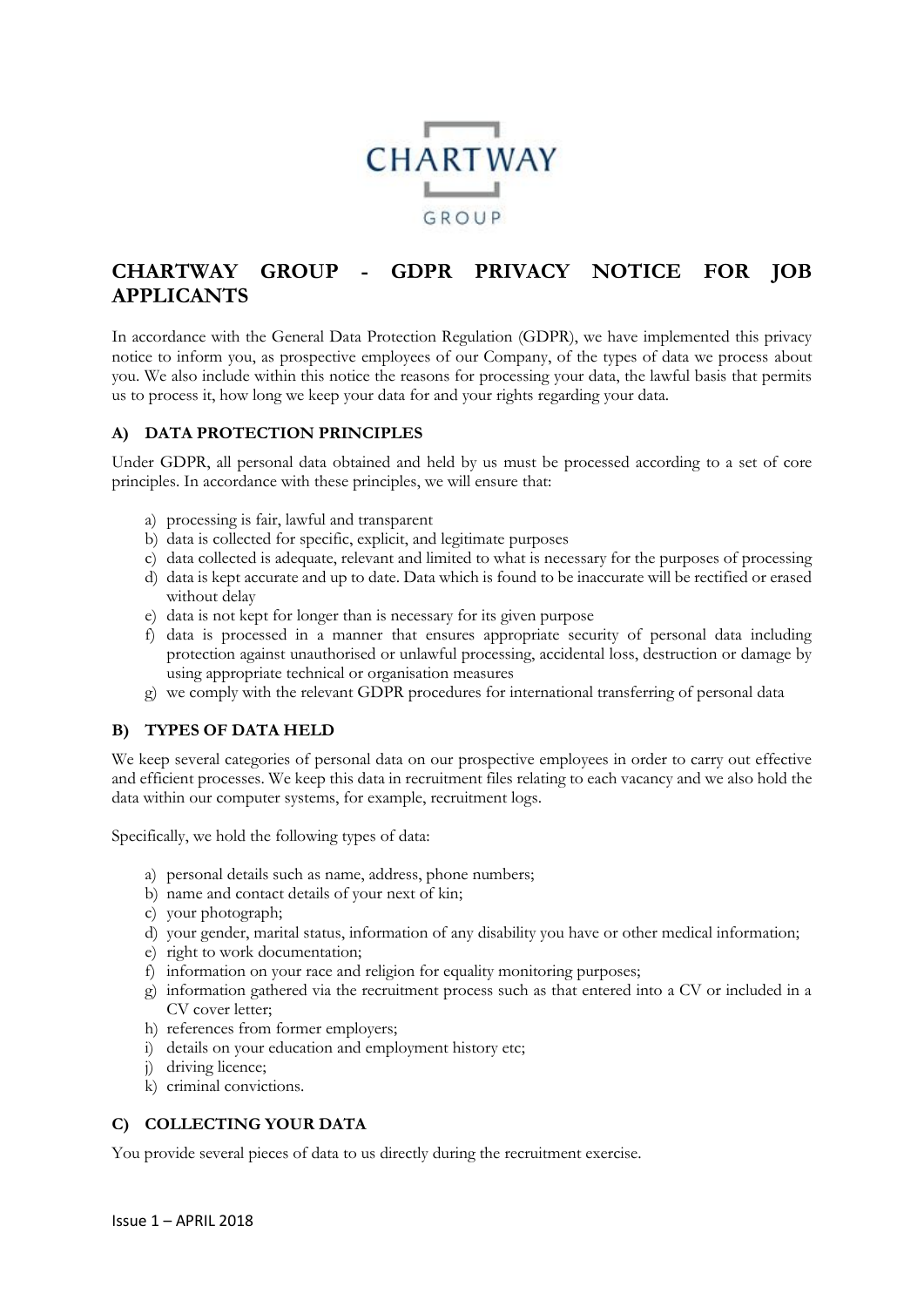In some cases, we will collect data about you from third parties, such as employment agencies, former employers when gathering references or credit reference agencies.

Should you be successful in your job application, we will gather further information from you, for example, your bank details and next of kin details, once your employment begins.

#### **D) LAWFUL BASIS FOR PROCESSING**

The law on data protection allows us to process your data for certain reasons only.

The information below categorises the types of data processing we undertake and the lawful basis we rely on.

| Activity requiring your data                                | Lawful basis             |
|-------------------------------------------------------------|--------------------------|
| Carrying out checks in relation to your right to            | Legal obligation         |
| work in the UK                                              |                          |
| Making reasonable adjustments for disabled Legal obligation |                          |
| employees                                                   |                          |
| Making recruitment decisions in relation to both            | Our legitimate interests |
| initial and subsequent employment e.g. promotion            |                          |
| Making decisions about salary and other benefits            | Our legitimate interests |
| Making decisions about contractual benefits to              | Our legitimate interests |
| provide to you                                              |                          |
| Assessing training needs                                    | Our legitimate interests |
| Dealing with legal claims made against us                   | Our legitimate interests |
| Preventing fraud                                            | Our legitimate interests |

## **E) SPECIAL CATEGORIES OF DATA**

Special categories of data are data relating to your:

- a) health
- b) sex life
- c) sexual orientation
- d) race
- e) ethnic origin
- f) political opinion
- g) religion
- h) trade union membership
- i) genetic and biometric data.

We carry out processing activities using special category data:

- a) for the purposes of equal opportunities monitoring
- b) to determine reasonable adjustments

Most commonly, we will process special categories of data when the following applies:

- a) you have given explicit consent to the processing
- b) we must process the data in order to carry out our legal obligations
- c) we must process data for reasons of substantial public interest
- d) you have already made the data public.

## **F) FAILURE TO PROVIDE DATA**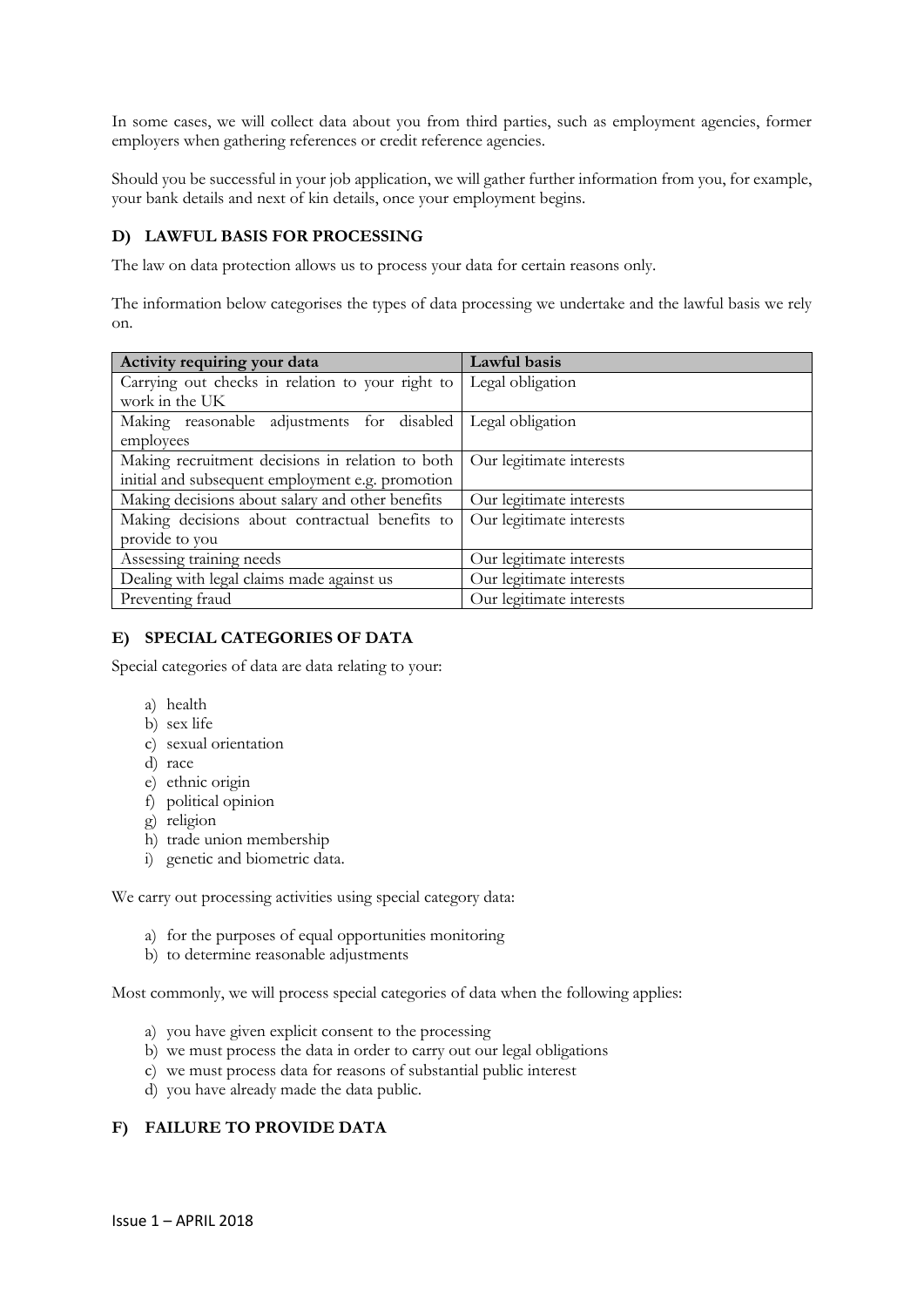Your failure to provide us with data may mean that we are unable to fulfil our requirements for entering into a contract of employment with you. This could include being unable to offer you employment, or administer contractual benefits.

## **G) CRIMINAL CONVICTION DATA**

We will only collect criminal conviction data where it is appropriate given the nature of your role and where the law permits us. This data will usually be collected at the recruitment stage, however, may also be collected during your employment. We use criminal conviction data to determine your suitability, or your continued suitability for the role. We rely on the lawful basis of legal obligation and our legitimate interests to process this data.

# **H) WHO WE SHARE YOUR DATA WITH**

Employees within our company who have responsibility for recruitment will have access to your data which is relevant to their function. All employees with such responsibility have been trained in ensuring data is processing in line with GDPR. The Company will not share your personal information with third parties during the recruitment process unless your job application is successful and we make you an offer of employment or engagement. At that stage, we may also share your personal information with third parties (and their designated agents), including:

- external organisations for the purposes of conducting pre-employment reference and employment background checks
- the DBS, to obtain a criminal record check
- former employers, to obtain references

We may also need to share your personal information with a regulator or to otherwise comply with the law.

We may also share your data with third parties as part of a Company sale or restructure, or for other reasons to comply with a legal obligation upon us. We have a data processing agreement in place with such third parties to ensure data is not compromised. Third parties must implement appropriate technical and organisational measures to ensure the security of your data.

We do not share your data with bodies outside of the European Economic Area.

## **I) PROTECTING YOUR DATA**

We are aware of the requirement to ensure your data is protected against accidental loss or disclosure, destruction and abuse. We have implemented processes to guard against such.

## **J) RETENTION PERIODS**

We only keep your data for as long as we need it for, which, in relation to unsuccessful candidates, is six months to a year.

If your application is not successful and we have not sought consent or you have not provided consent upon our request to keep your data for the purpose of future suitable job vacancies, we will keep your data for six months once the recruitment exercise ends.

If we have sought your consent to keep your data on file for future job vacancies, and you have provided consent, we will keep your data for nine months once the recruitment exercise ends. At the end of this period, we will delete or destroy your data, unless you have already withdrawn your consent to our processing of your data in which case it will be deleted or destroyed upon your withdrawal of consent.

Where you have provided consent to our use of your data, you also have the right to withdraw that consent at any time. This means that we will stop processing your data and there will be no consequences of withdrawing consent.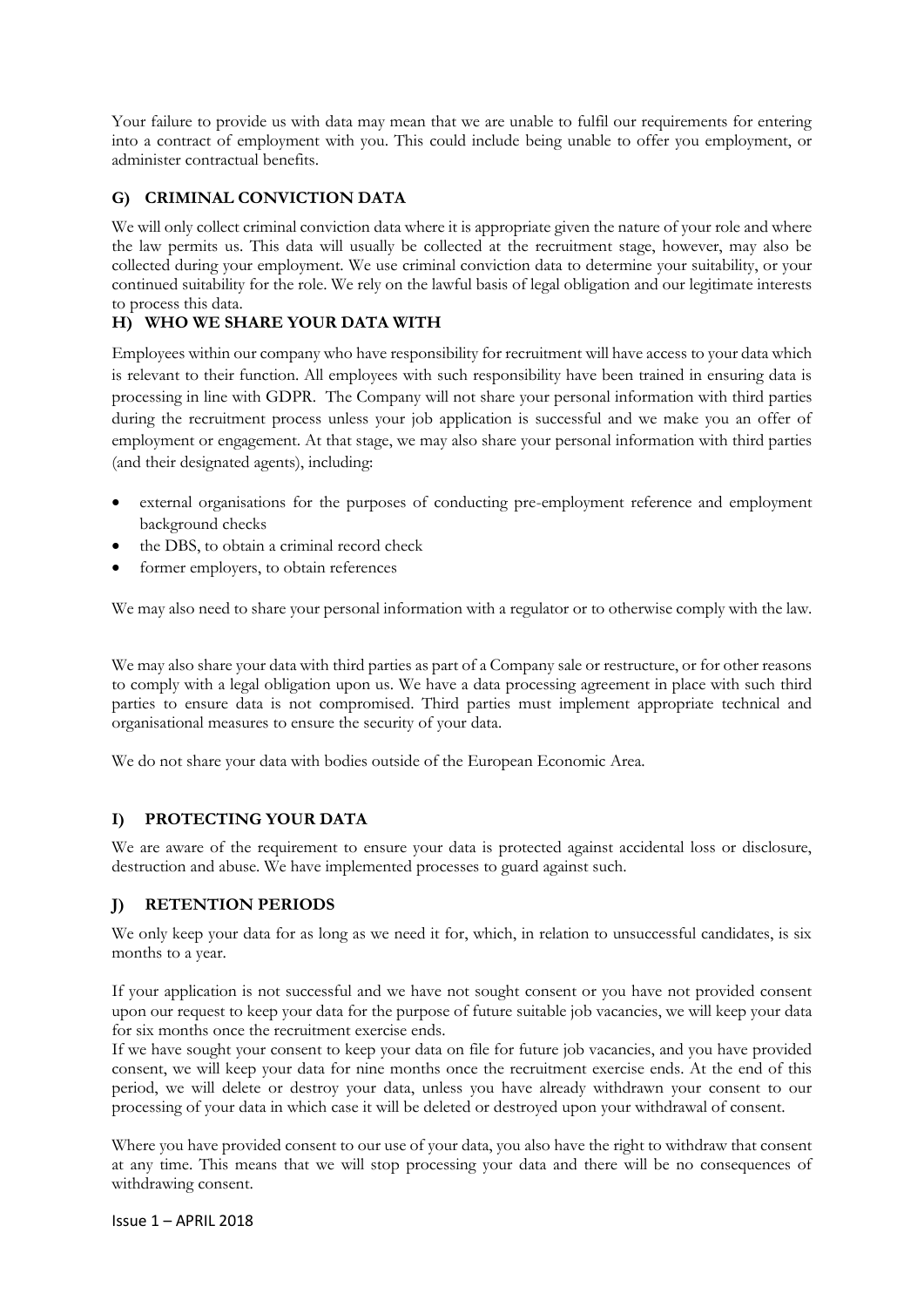If your application is successful, your data will be kept and transferred to the systems we administer for employees. We have a separate privacy notice for employees, which will be provided to you.

#### **K) AUTOMATED DECISION MAKING**

Automated decision making means making decision about you using no human involvement e.g. using computerised filtering equipment. No decision will be made about you solely on the basis of automated decision making (where a decision is taken about you using an electronic system without human involvement) which has a significant impact on you.

## **L) YOUR RIGHTS**

You have the following rights in relation to the personal data we hold on you:

- a) the right to be informed about the data we hold on you and what we do with it;
- b) the right of access to the data we hold on you. We operate a separate Subject Access Request policy and all such requests will be dealt with accordingly;
- c) the right for any inaccuracies in the data we hold on you, however they come to light, to be corrected. This is also known as 'rectification';
- d) the right to have data deleted in certain circumstances. This is also known as 'erasure';
- e) the right to restrict the processing of the data;
- f) the right to transfer the data we hold on you to another party. This is also known as 'portability';
- g) the right to object to the inclusion of any information;
- h) the right to regulate any automated decision-making and profiling of personal data.

In addition to the above rights, you also have the unrestricted right to withdraw consent, that you have previously provided, to our processing of your data at any time. Withdrawing your consent means that we will stop processing the data that you had previously given us consent to use. There will be no consequences for withdrawing your consent. However, in some cases, we may continue to use the data where so permitted by having a legitimate reason for doing so.

If you wish to exercise any of the rights explained above, please contact Cathanne Craigie.

#### **M) MAKING A COMPLAINT**

If you think your data rights have been breached, you are able to raise a complaint with the Information Commissioner (ICO). You can contact the ICO at Information Commissioner's Office, Wycliffe House, Water Lane, Wilmslow, Cheshire SK9 5AF or by telephone on 0303 123 1113 (local rate) or 01625 545 745.

#### **N) DATA PROTECTION COMPLIANCE**

Our Data Protection Officer is:

Cathanne Craigie Chartway Group Orchard House, Westerhill Road Coxheath, Maidstone Kent ME17 4DH

Contact number:- 01622 740153